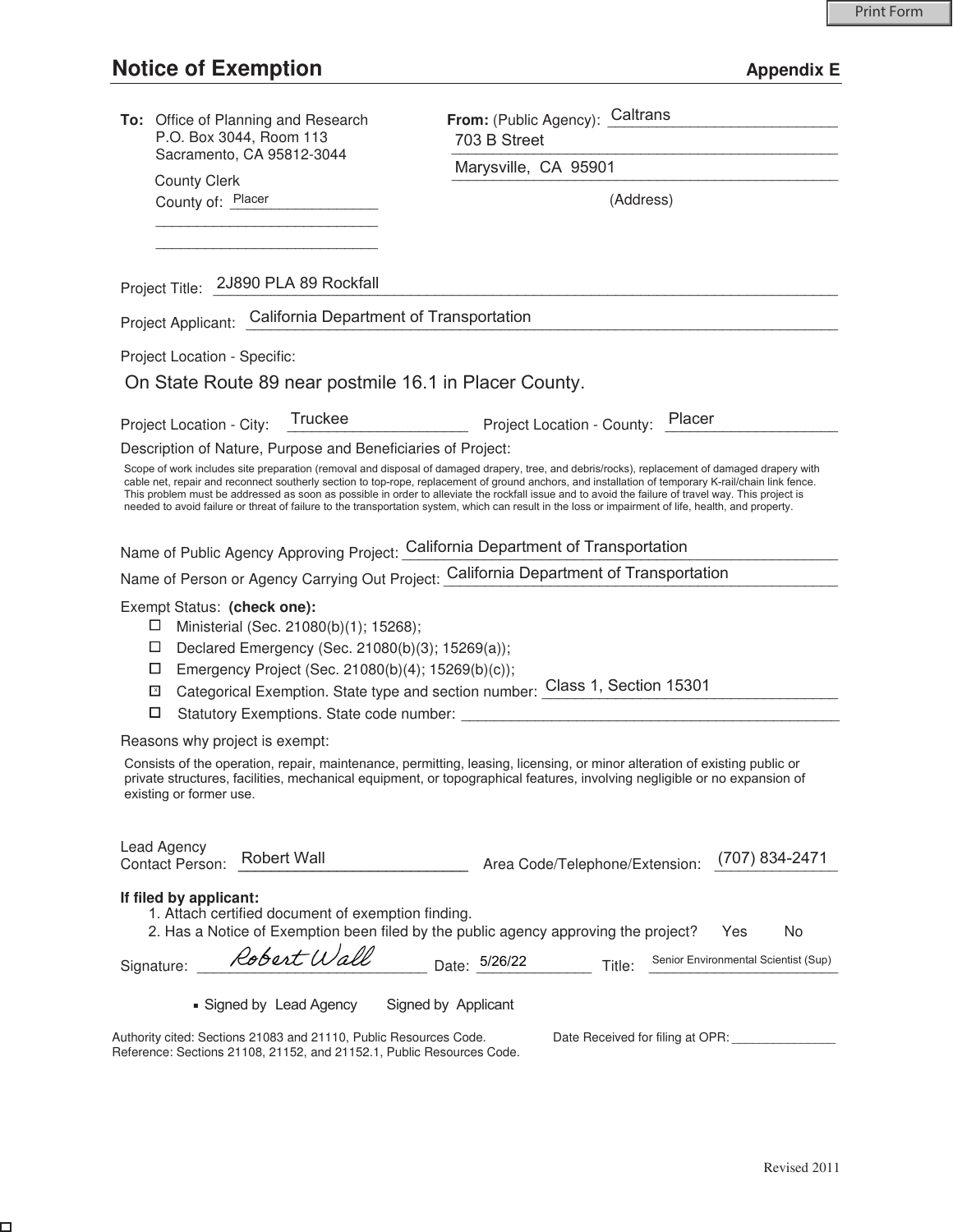

#### **CEQA EXEMPTION / NEPA CATEGORICAL EXCLUSION DETERMINATION FORM (rev. 04/2021)**

# **Project Information**

**Project Name (if applicable):** PLA 89 Rockfall

**DIST-CO-RTE:** 03-PLA-89 **PM/PM:** 16.1/16.1

**EA:** 2J890 **Federal-Aid Project Number:** N/A

# **Project Description**

The California Department of Transportation (Caltrans) issued a Director's Order to replace damaged wire mesh drapery on State Route 89 near postmile 16.1 in Placer County. Damage assessment performed by Office of Geotechnical Design North concluded that approximately 50 cubic yards of rock broke free from the northern lateral scarp area and ripped the existing drapery. A boulder (approximately 8'x10'x4') also landed on the shoulder and southbound lane. This problem must be addressed as soon as possible in order to alleviate the rockfall issue and to avoid the failure of travel way. This project is needed to avoid failure or threat of failure to the transportation system, which can result in the loss or impairment of life, health, and property. (Continued on page 3)

**Caltrans CEQA Determination** (Check one)

☐ **Not Applicable** – Caltrans is not the CEQA Lead Agency

☐ **Not Applicable** – Caltrans has prepared an IS or EIR under CEQA

Based on an examination of this proposal and supporting information, the project is: ☐ **Exempt by Statute.** (PRC 21080[b]; 14 CCR 15260 et seq.)

☒ **Categorically Exempt. Class** 1. (PRC 21084; 14 CCR 15300 et seq.)

 $\boxtimes$  No exceptions apply that would bar the use of a categorical exemption (PRC 21084 and 14 CCR 15300.2). See the **SER Chapter 34** for exceptions.

□ **Covered by the Common Sense Exemption**. This project does not fall within an exempt class, but it can be seen with certainty that there is no possibility that the activity may have a significant effect on the environment (14 CCR 15061[b][3].)

# **Senior Environmental Planner or Environmental Branch Chief**

Robert Wall

Robert Wall

5/26/2022

Print Name **Signature** Signature Date

**Project Manager**

San m. Glaun

05/26/2022

Print Name **Signature Construction Construction** Date

Sean Shaw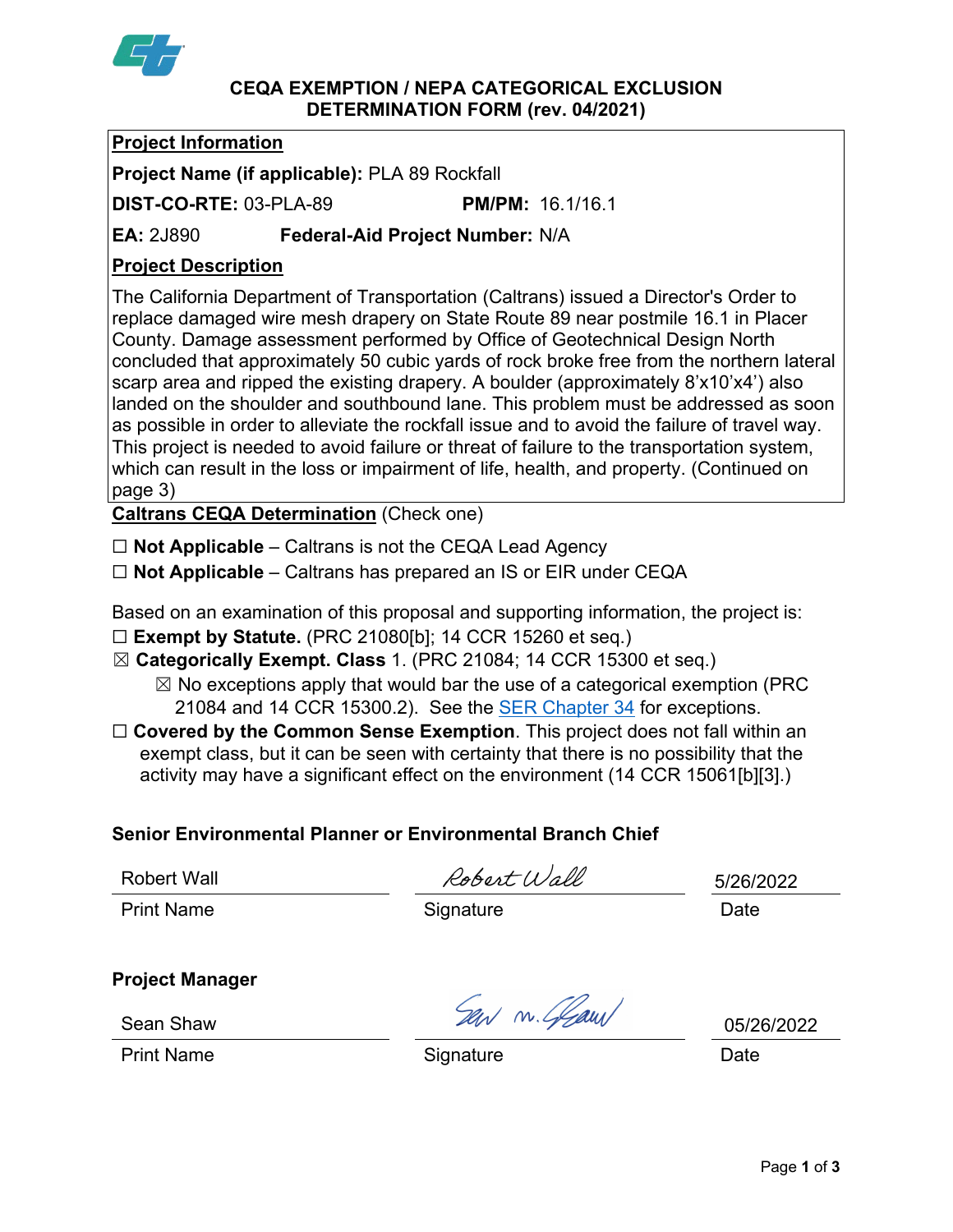

## **Caltrans NEPA Determination** (Check one)

## ☒ **Not Applicable**

Caltrans has determined that this project has no significant impacts on the environment as defined by NEPA, and that there are no unusual circumstances as described in 23 CFR 771.117(b). See **SER Chapter 30** for unusual circumstances. As such, the project is categorically excluded from the requirements to prepare an EA or EIS under NEPA and is included under the following:

☐ **23 USC 326:** Caltrans has been assigned, and hereby certifies that it has carried out the responsibility to make this determination pursuant to 23 USC 326 and the Memorandum of Understanding dated April 18, 2019, executed between FHWA and Caltrans. Caltrans has determined that the project is a Categorical Exclusion under:

☐ **23 CFR 771.117(c): activity (c)(Enter activity number)**

☐ **23 CFR 771.117(d): activity (d)(Enter activity number)**

☐ **Activity Enter activity number listed in Appendix A of the MOU between FHWA and Caltrans**

□ 23 USC 327: Based on an examination of this proposal and supporting information, Caltrans has determined that the project is a Categorical Exclusion under 23 USC 327. The environmental review, consultation, and any other actions required by applicable Federal environmental laws for this project are being, or have been, carried out by Caltrans pursuant to 23 USC 327 and the Memorandum of Understanding dated December 23, 2016 and executed by FHWA and Caltrans.

# **Senior Environmental Planner or Environmental Branch Chief**

| N/A                                  |           |      |
|--------------------------------------|-----------|------|
| <b>Print Name</b>                    | Signature | Date |
|                                      |           |      |
| <b>Project Manager/ DLA Engineer</b> |           |      |
| N/A                                  |           |      |
| <b>Print Name</b>                    | Signature | Date |
|                                      |           |      |

**Date of Categorical Exclusion Checklist completion (if applicable):** N/A **Date of Environmental Commitment Record or equivalent:** N/A